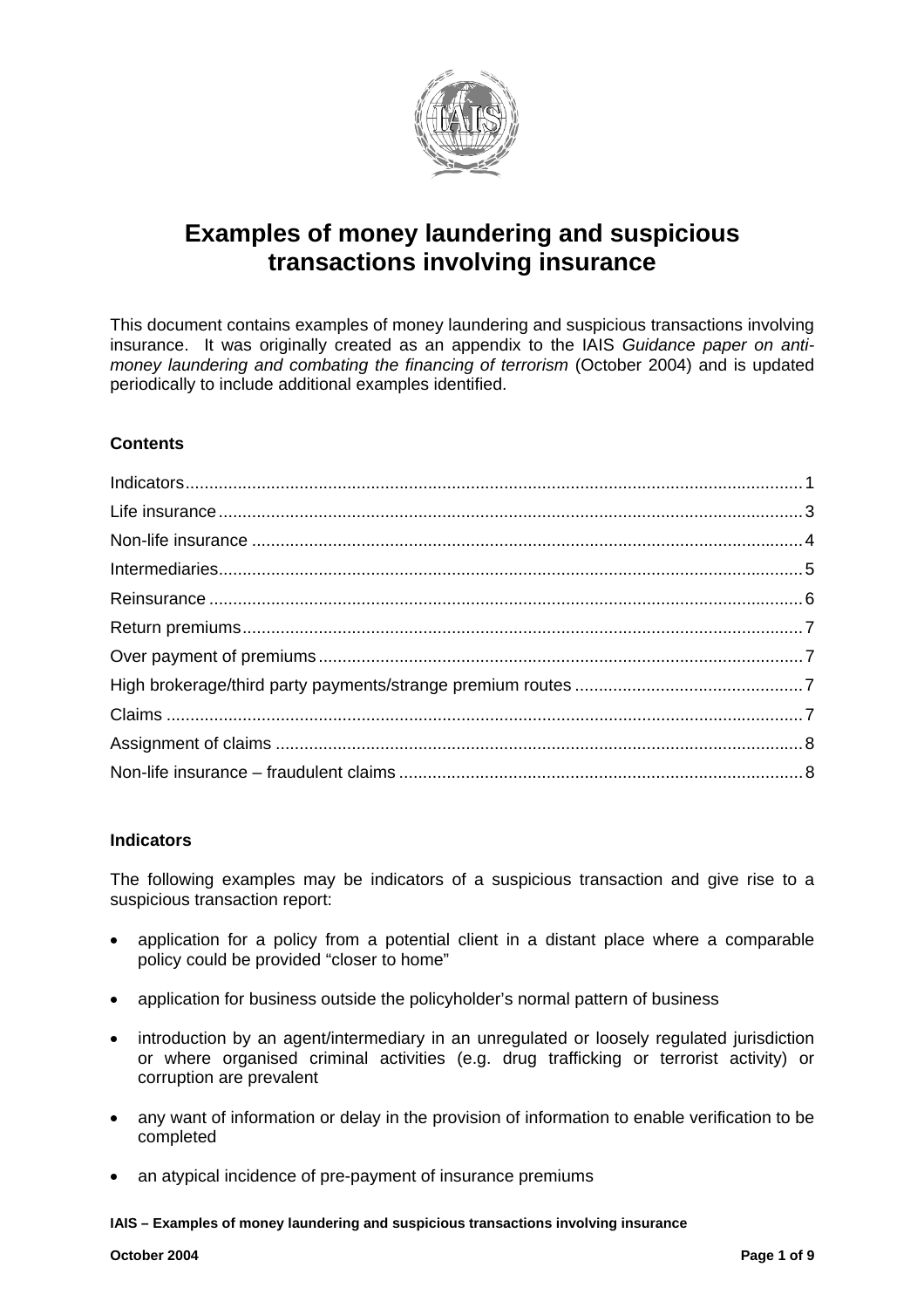- the client accepts very unfavourable conditions unrelated to his or her health or age
- the transaction involves use and payment of a performance bond resulting in a crossborder payment ( wire transfers) = the first ( or single) premium is paid from a bank account outside the country
- large fund flows through non-resident accounts with brokerage firms
- insurance policies with premiums that exceed the client's apparent means
- the client requests an insurance product that has no discernible purpose and is reluctant to divulge the reason for the investment
- insurance policies with values that appear to be inconsistent with the client's insurance needs
- the client conducts a transaction that results in a conspicuous increase of investment contributions
- any transaction involving an undisclosed party
- early termination of a product, especially at a loss, or where cash was tendered and/or the refund cheque is to a third party
- a transfer of the benefit of a product to an apparently unrelated third party
- a change of the designated beneficiaries (especially if this can be achieved without knowledge or consent of the insurer and/or the right to payment could be transferred simply by signing an endorsement on the policy)
- substitution, during the life of an insurance contract, of the ultimate beneficiary with a person without any apparent connection with the policyholder
- requests for a large purchase of a lump sum contract where the policyholder has usually made small, regular payments
- attempts to use a third party cheque to make a proposed purchase of a policy
- the applicant for insurance business shows no concern for the performance of the policy but much interest in the early cancellation of the contract
- the applicant for insurance business attempts to use cash to complete a proposed transaction when this type of business transaction would normally be handled by cheques or other payment instruments
- the applicant for insurance business requests to make a lump sum payment by a wire transfer or with foreign currency
- the applicant for insurance business is reluctant to provide normal information when applying for a policy, providing minimal or fictitious information or, provides information that is difficult or expensive for the institution to verify
- the applicant for insurance business appears to have policies with several institutions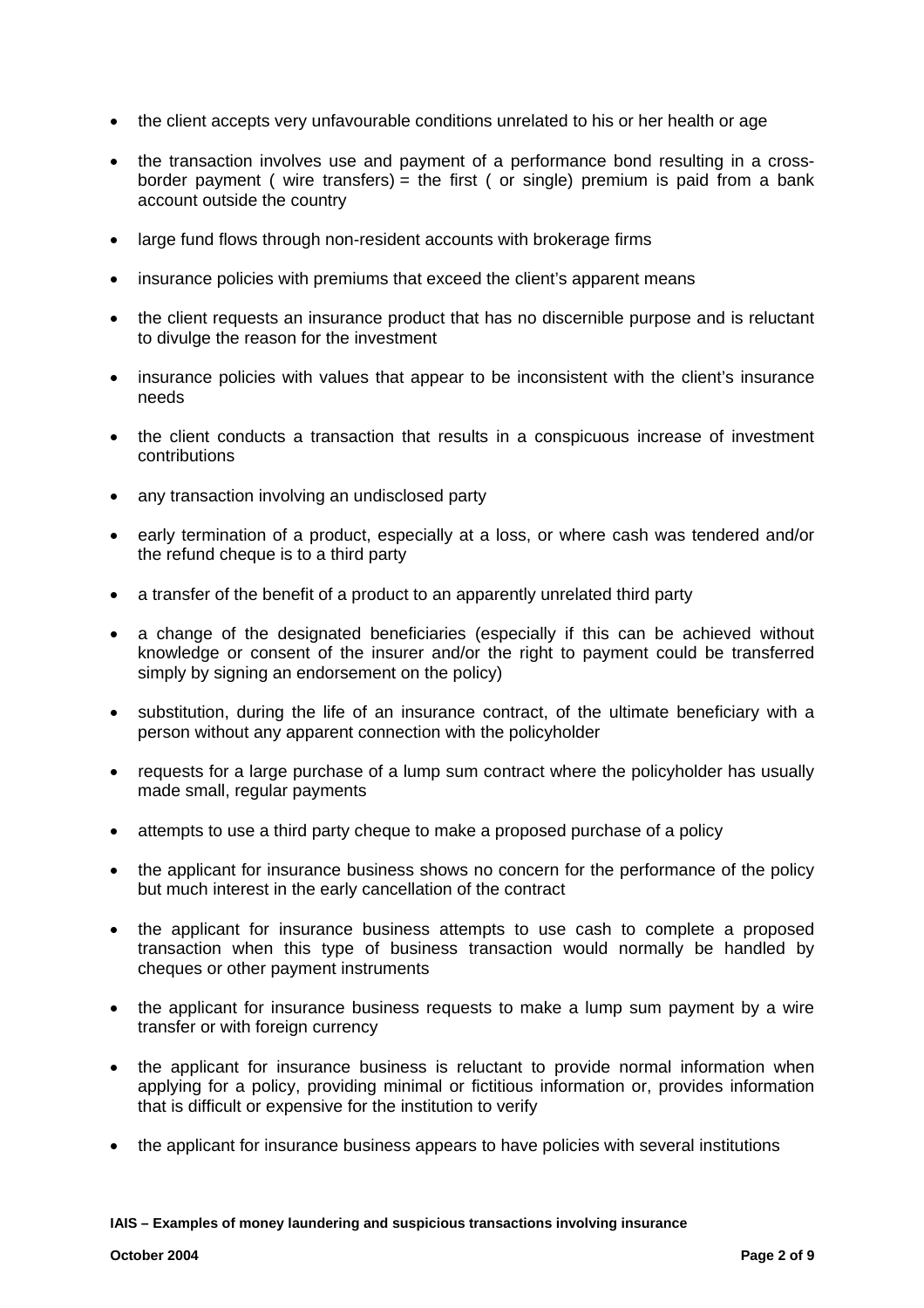- the applicant for insurance business purchases policies in amounts considered beyond the customer's apparent means
- the applicant for insurance business establishes a large insurance policy and within a short time period cancels the policy, requests the return of the cash value payable to a third party
- the applicant for insurance business wants to borrow the maximum cash value of a single premium policy, soon after paying for the policy
- the applicant for insurance business use a mailing address outside the insurance supervisor's jurisdiction and where during the verification process it is discovered that the home telephone has been disconnected.

The above indicators are not exhaustive.

### <span id="page-2-0"></span>**Life insurance**

- A company director from Company W, Mr. H, set up a money laundering scheme involving two companies, each one established under two different legal systems. Both of the entities were to provide financial services and providing financial guarantees for which he would act as director. These companies wired the sum of USD 1.1 million to the accounts of Mr. H in Country S. It is likely that the funds originated in some sort of criminal activity and had already been introduced in some way into the financial system. Mr. H also received transfers from Country C. Funds were transferred from one account to another (several types of accounts were involved, including both current and savings accounts). Through one of these transfers, the funds were transferred to Country U from a current account in order to make payments on life insurance policies. The investment in these policies was the main mechanism in the scheme for laundering the funds. The premiums paid for the life insurance policies in Country U amounted to some USD 1.2 million and represented the last step in the laundering operation.<sup>[1](#page-2-1)</sup>
- An attempt was made to purchase life policies for a number of foreign nationals. The underwriter was requested to provide life coverage with an indemnity value identical to the premium. There were also indications that in the event that the policies were to be cancelled, the return premiums were to be paid into a bank account in a different jurisdiction to the assured.
- On a smaller scale, local police authorities were investigating the placement of cash by a drug trafficker. The funds were deposited into several bank *accounts* and then transferred to an *account* in another jurisdiction. The drug trafficker then entered into a USD 75,000 life insurance policy. Payment for the policy was made by two separate wire transfers from the overseas *accounts*. It was purported that the funds used for payment were the proceeds of overseas investments. At the time of the drug trafficker's arrest, the insurer had received instructions for the early surrender of the policy.
- In 1990, a British insurance sales agent was convicted of violating a money laundering statute. The insurance agent was involved in a money laundering scheme in which over

**IAIS – Examples of money laundering and suspicious transactions involving insurance** 

<span id="page-2-1"></span><sup>1</sup> FATF Report on Money Laundering Typologies, 2002 – 2003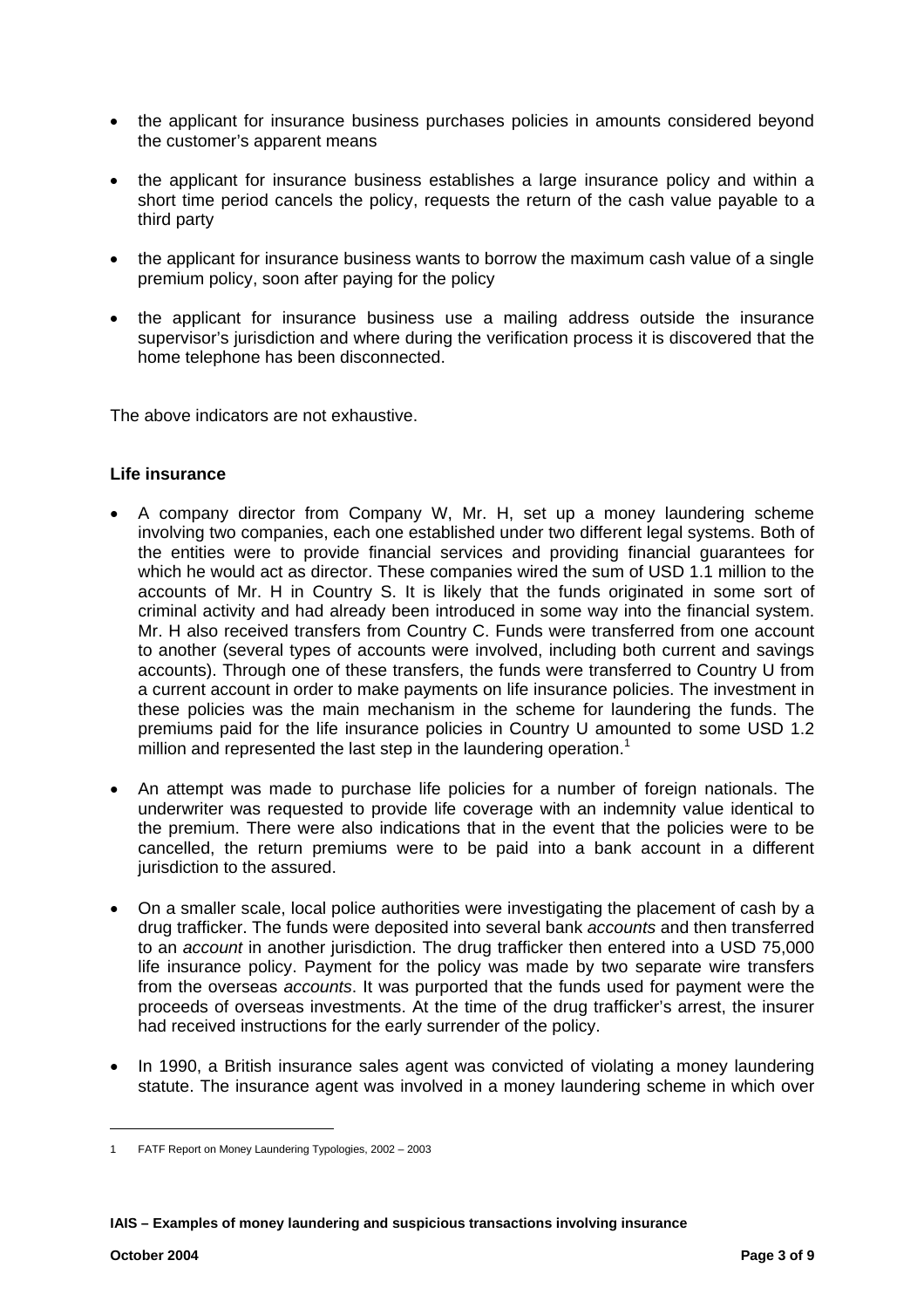USD 1.5 million was initially placed with a bank in England. The "layering process" involved the purchase of single premium insurance policies. The insurance agent became a top producer at his insurance company and later won a company award for his sales efforts. This particular case involved the efforts of more than just a sales agent. The insurance agent's supervisor was also charged with violating the money laundering statute.

This case has shown how money laundering, coupled with a corrupt employee, can expose an insurance company to negative publicity and possible criminal liability.

• Customs officials in Country X initiated an investigation which identified a narcotics trafficking organisation utilised the insurance sector to launder proceeds. Investigative efforts by law enforcement agencies in several different countries identified narcotic traffickers were laundering funds through Insurance firm Z located in an off-shore jurisdiction.

Insurance firm Z offers investment products similar to mutual funds. The rate of return is tied to the major world stock market indices so the insurance policies were able to perform as investments. The account holders would over-fund the policy, moving monies into and out of the fund for the cost of the penalty for early withdrawal. The funds would then emerge as a wire transfer or cheque from an insurance company and the funds were apparently clean. To date, this investigation has identified that over USD 29 million was laundered through this scheme, of which over USD 9 million dollars has been seized. Additionally, based on joint investigative efforts by Country Y (the source country of the narcotics) and Country Z customs officials, several search warrants and arrest warrants were executed relating to money laundering activities involved individuals associated with Insurance firm  $Z^2$  $Z^2$ 

- A customer contracted life insurance of a 10 year duration with a cash payment equivalent to around USD 400,000. Following payment, the customer refused to disclose the origin of the funds. The insurer reported the case. It appears that prosecution had been initiated in respect of the individual's fraudulent management activity.
- A life insurer learned from the media that a foreigner, with whom it had two life-insurance contracts, was involved in Mafia activities in his/her country. The contracts were of 33 years duration. One provided for a payment of close to the equivalent of USD 1 million in case of death. The other was a mixed insurance with value of over half this amount.
- A client domiciled in a country party to a treaty on the freedom of cross-border provision of insurance services, contracted with a life insurer for a foreign life insurance for 5 years with death cover for a down payment equivalent to around USD 7 million. The beneficiary was altered twice: 3 months after the establishment of the policy and 2 months before the expiry of the insurance. The insured remained the same. The insurer reported the case. The last beneficiary - an alias - turned out to be a PEP.

# <span id="page-3-0"></span>**Non-life insurance**

• A money launderer purchased marine property and casualty insurance for a phantom ocean-going vessel. He paid large premiums on the policy and suborned the

<span id="page-3-1"></span><sup>2</sup> FATF Report on Money Laundering and Terrorist Financing Typologies, 2003 – 2004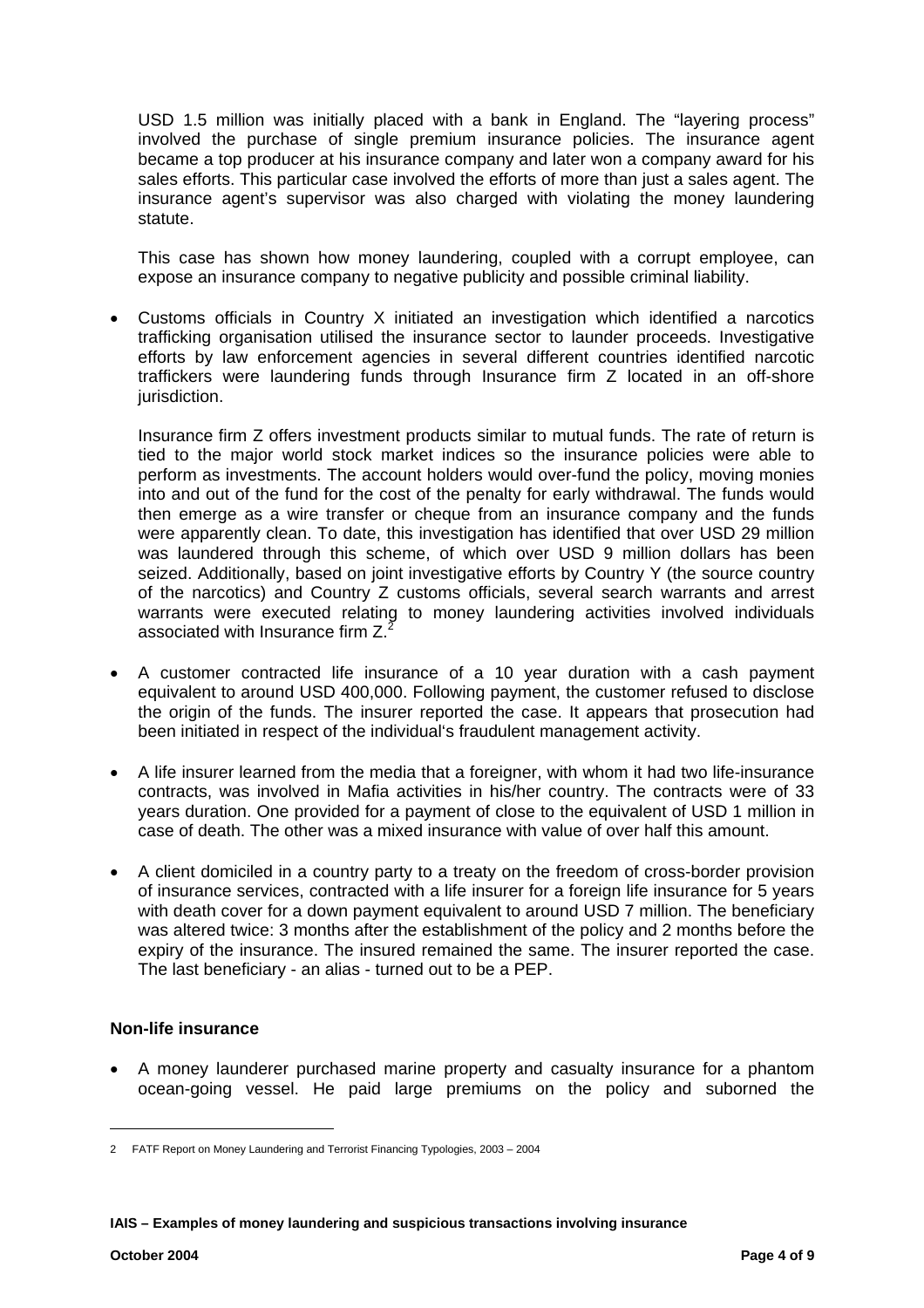intermediaries so that regular claims were made and paid. However, he was very careful to ensure that the claims were less than the premium payments, so that the insurer enjoyed a reasonable profit on the policy. In this way, the money launderer was able to receive claims cheques which could be used to launder funds. The funds appeared to come from a reputable insurance company, and few questioned the source of the funds having seen the name of the company on the cheque or wire transfer.<sup>[3](#page-4-1)</sup>

• Four broking agencies were forced to freeze funds after US court action that followed an investigation into Latin American drugs smuggling. The drug trafficking investigation, codenamed Golden Jet, was coordinated by the Drug Enforcement Agency (DEA) based in the USA but also involved the FBI and the UK authorities. The funds frozen by the court action related to insurance money deposited at insurance brokers for around 50 aircraft.

It is understood that the brokers affected by the court order included some of the largest UK insurance brokers. The case highlighted the potential vulnerability of the insurance market to sophisticated and large scale drug trafficking and money laundering operators. The court order froze aircraft insurance premiums taken out by 17 Colombian and Panamanian air cargo companies and by 9 individuals. The action named 50 aircraft, including 13 Boeing 727s, 1 Boeing 707, 1 French Caravelle and 2 Hercules C130 transport aircraft. The British end of the action was just one small part of a massive antidrug trafficking action co-ordinated by the DEA. Officials of the DEA believe Golden Jet is one of the biggest blows they have been able to strike against the narcotics trade. The American authorities led by the DEA swooped on an alleged Colombian drugs baron and tons of cocaine valued at many billions of dollars were seized and a massive cocaine processing factory located in Colombia together with aircraft valued at more than USD22 million were destroyed in the DEA coordinated action. According to the indictment, the cargo companies were responsible for shipping tons of cocaine from South to North America all through the 1980s and early 1990s, providing a link between the producers and the consumers of the drugs. Much of the cocaine flowing into the USA was transported into the country by air. During this period the Colombian cartels rose to wealth and prominence, aided by those transport links.

## <span id="page-4-0"></span>**Intermediaries**

- A person (later arrested for drug trafficking) made a financial investment (life insurance) of USD 250,000 by means of an insurance broker. He acted as follows. He contacted an insurance broker and delivered a total amount of USD 250,000 in three cash instalments. The insurance broker did not report the delivery of that amount and deposited the three instalments in the bank. These actions raise no suspicion at the bank, since the insurance broker is known to them as being connected to the insurance branch. The insurance broker delivers, afterwards, to the insurance company responsible for making the financial investment, three cheques from a bank account under his name, totalling USD 250,000, thus avoiding the raising suspicions with the insurance company.<sup>[4](#page-4-2)</sup>
- Clients in several countries used the services of an intermediary to purchase insurance policies. Identification was taken from the client by way of an ID card, but these details

 $\overline{\phantom{a}}$ 

<span id="page-4-1"></span><sup>3</sup> FATF Report on Money Laundering and Terrorist Financing Typologies, 2003 – 2004

<span id="page-4-2"></span><sup>4</sup> FATF Report on Money Laundering Typologies, 2002 – 2003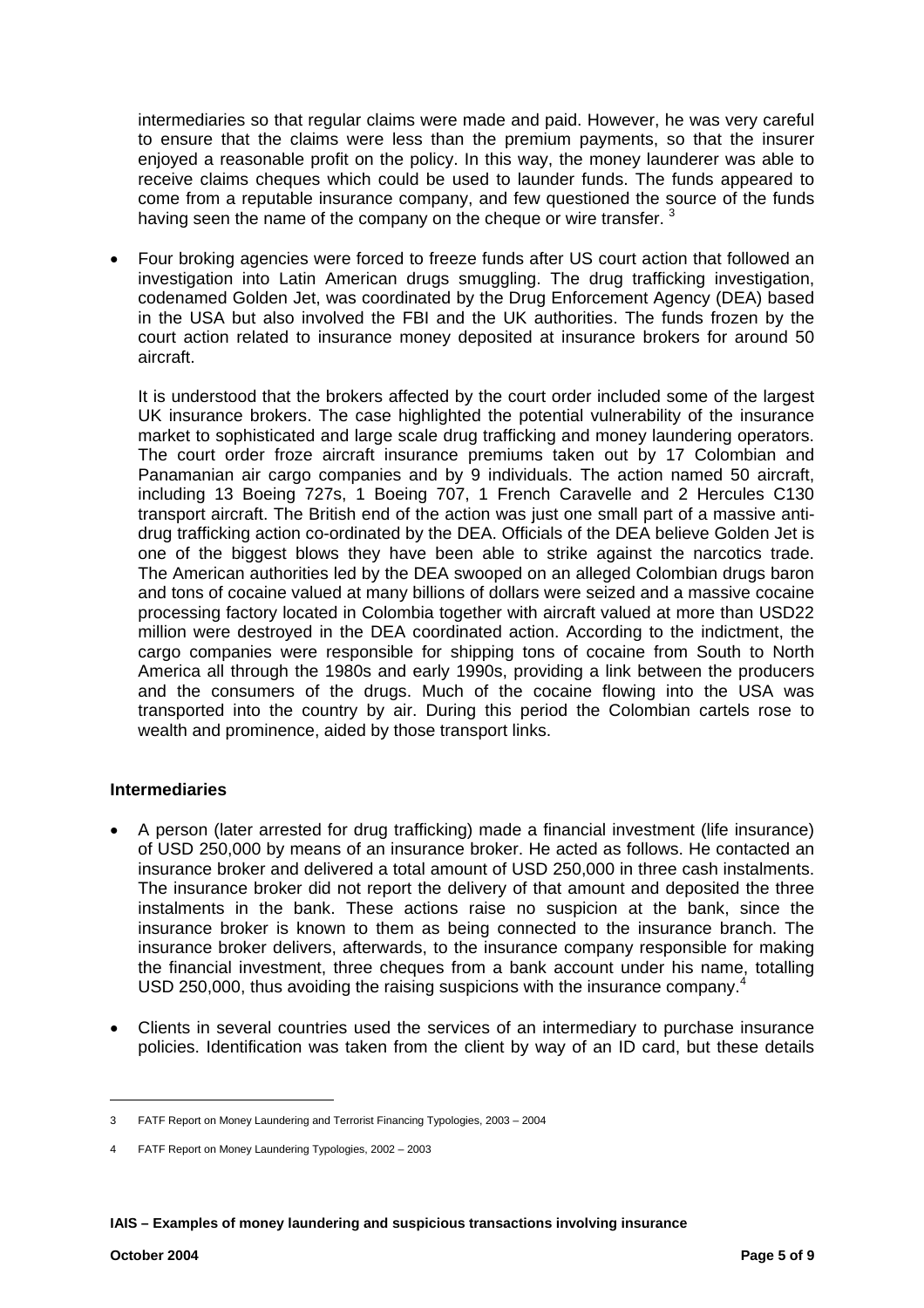were unable to be clarified by the providing institution locally, which was reliant on the intermediary doing due diligence checks. The policy was put in place and the relevant payments were made by the intermediary to the local institution. Then, after a couple of months had elapsed, the institution would receive notification from the client stating that there was now a change in circumstances, and they would have to close the policy suffering the losses but coming away with a clean cheque from the institution. On other occasions the policy would be left to run for a couple of years before being closed with the request that the payment be made to a third party. This was often paid with the receiving institution, if local, not querying the payment as it had come from another reputable local institution.<sup>[5](#page-5-1)</sup>

- An insurance company was established by a well-established insurance management operation. One of the clients, a Russian insurance company, had been introduced through the management of the company's London office via an intermediary. In this particular deal, the client would receive a "profit commission" if the claims for the period were less than the premiums received. Following an on-site inspection of the company by the insurance regulators, it became apparent that the payment route out for the profit commission did not match the flow of funds into the insurance company's account. Also, the regulators were unable to ascertain the origin and route of the funds as the intermediary involved refused to supply this information. Following further investigation, it was noted that there were several companies involved in the payment of funds and it was difficult to ascertain how these companies were connected with the original insured, the Russian insurance company.
- A construction project was being financed in Europe. The financing also provided for a consulting company's fees. To secure the payment of the fees, an investment account was established and a sum equivalent to around USD 400,000 deposited with a lifeinsurer. The consulting company obtained powers of attorney for the account. Immediately following the setting up of the account, the consulting company withdrew the entire fee stipulated by the consulting contract. The insurer reported the transaction as suspicious. It turns out that an employee of the consulting company was involved in several similar cases. The account is frozen.

## <span id="page-5-0"></span>**Reinsurance**

- An insurer in country A sought reinsurance with a reputable reinsurance company in country B for its directors and officer cover of an investment firm in country A. The insurer was prepared to pay four times the market rate for this reinsurance cover. This raised the suspicion of the reinsurer which contacted law enforcement agencies. Investigation made clear that the investment firm was bogus and controlled by criminals with a drug background. The insurer had ownership links with the investment firm. The impression is that - although drug money would be laundered by a payment received from the reinsurer – the main purpose was to create the appearance of legitimacy by using the name of a reputable reinsurer. By offering to pay above market rate the insurer probably intended to assure continuation of the reinsurance arrangement.
- A state insurer in country A sought reinsurance cover for its cover of an airline company. When checking publicly available information on the company it turned out that the

<span id="page-5-1"></span><sup>5</sup> FATF Report on Money Laundering and Terrorist Financing Typologies, 2003 – 2004

**IAIS – Examples of money laundering and suspicious transactions involving insurance**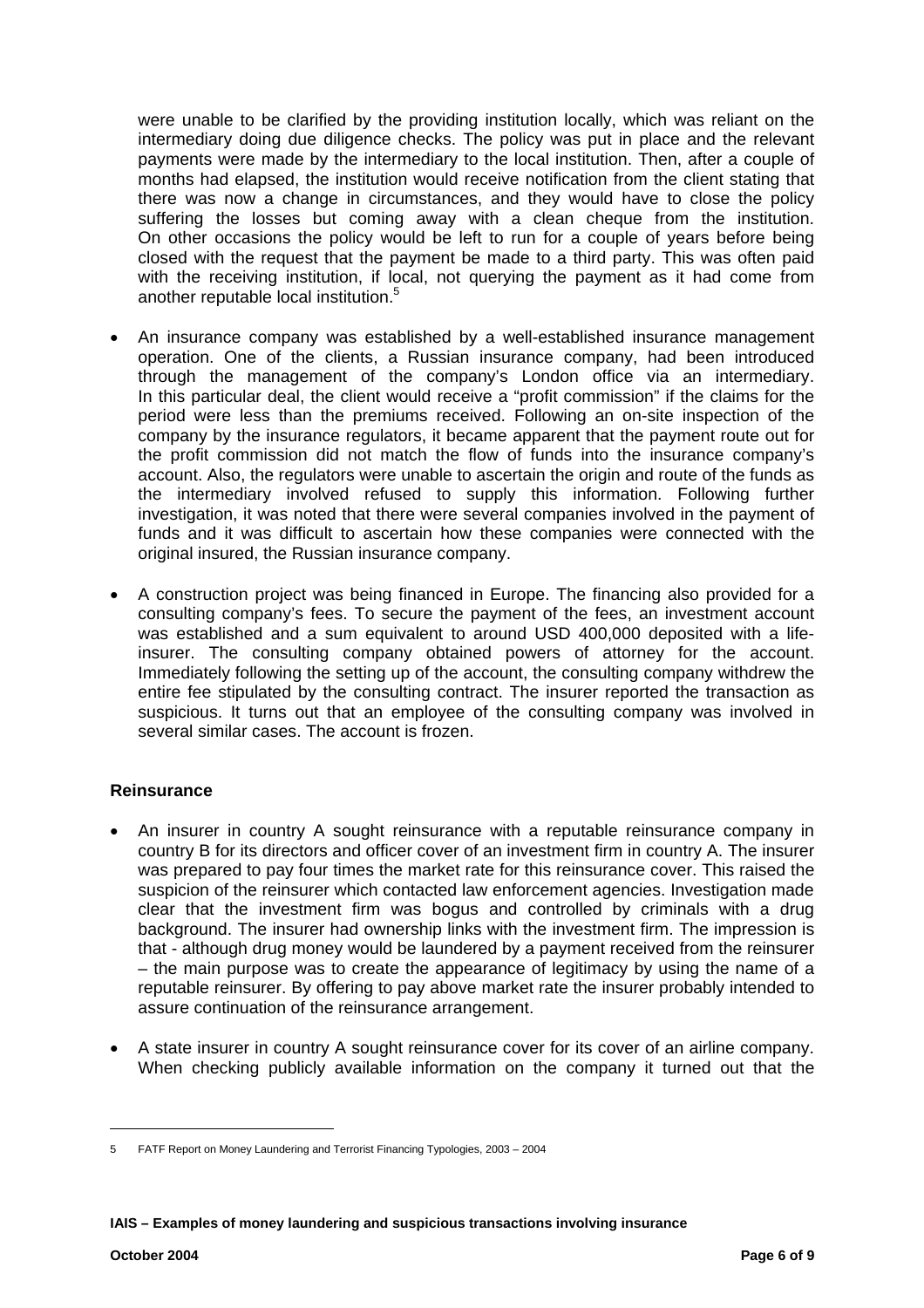company was linked to potential war lords and drug traffickers. A report was made to the law enforcement authorities.

#### <span id="page-6-0"></span>**Return premiums**

There are several cases where the early cancellation of policies with return of premium has been used to launder money. This has occurred where there have been:

- a number of policies entered into by the same insurer/intermediary for small amounts and then cancelled at the same time
- return premium being credited to an account different from the original account
- requests for return premiums in currencies different to the original premium, and
- regular purchase and cancellation of policies.

#### <span id="page-6-1"></span>**Over payment of premiums**

Another simple method by which funds can be laundered is by arranging for excessive numbers or excessively high values of insurance reimbursements by cheque or wire transfer to be made. A money launderer may well own legitimate assets or businesses as well as an illegal enterprise. In this method, the launderer may arrange for insurance of the legitimate assets and 'accidentally', but on a recurring basis, significantly overpay his premiums and request a refund for the excess. Often, the person does so in the belief that his relationship with his representative at the company is such that the representative will be unwilling to confront a customer who is both profitable to the company and important to his own success.

The overpayment of premiums, has, been used as a method of money laundering. Insurers should be especially vigilant where:

- the overpayment is over a certain size (say USD10,000 or equivalent)
- the request to refund the excess premium was to a third party
- the assured is in a jurisdiction associated with money laundering and
- where the size or regularity of overpayments is suspicious.

#### <span id="page-6-2"></span>**High brokerage/third party payments/strange premium routes**

High brokerage can be used to pay off third parties unrelated to the insurance contract. This often coincides with example of unusual premium routes.

#### <span id="page-6-3"></span>**Claims**

A claim is one of the principal methods of laundering money through insurance. Outlined below are examples of where claims have resulted in reports of suspected money laundering and terrorist financing.

• A claim was notified by the assured, a solicitor, who was being sued by one of his clients. The solicitor was being sued for breach of confidentiality, which led to the client's creditors discovering funds that had allegedly been smuggled overseas. Documents indicated that the solicitor's client might be involved in tax evasion, currency smuggling and money laundering.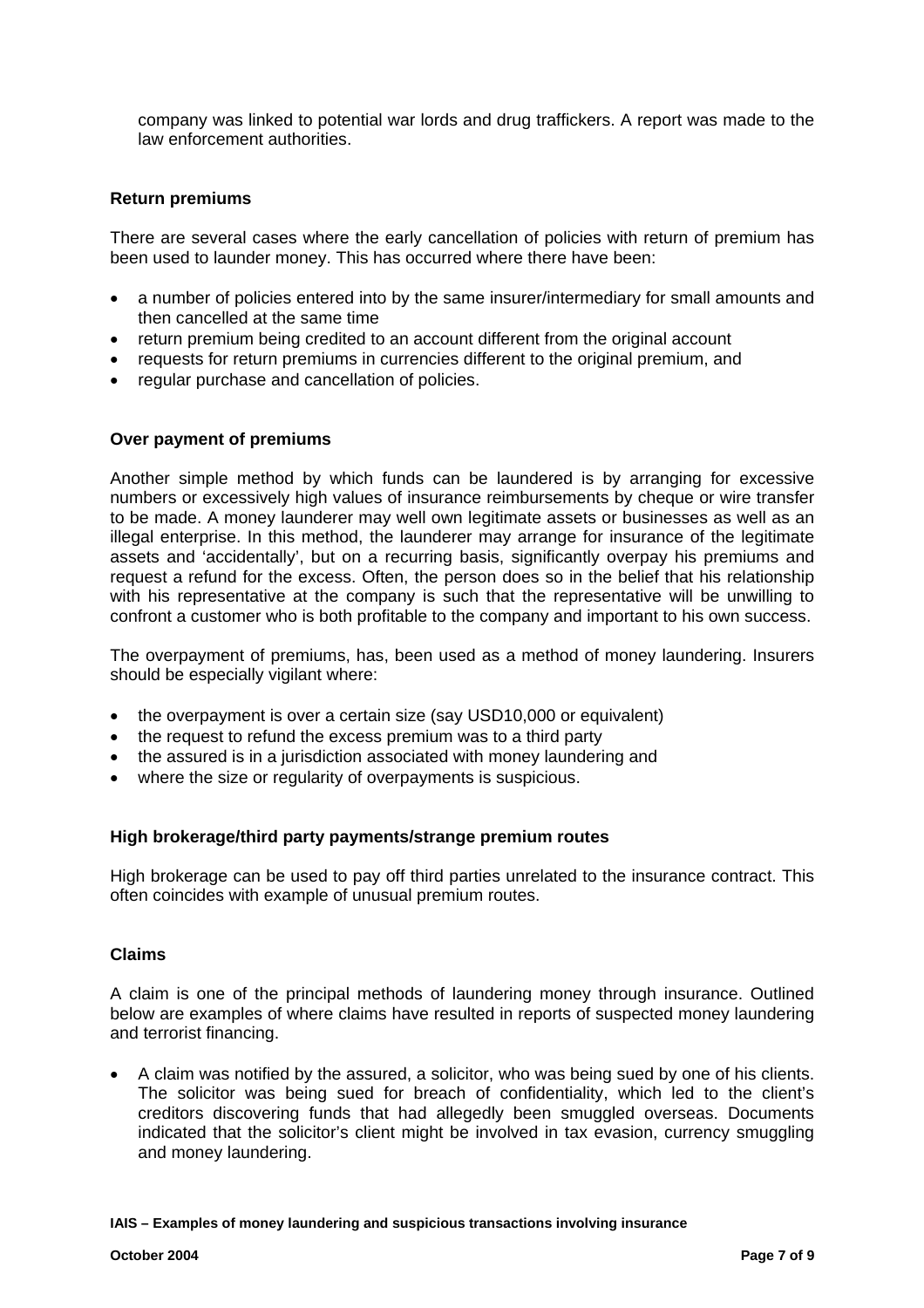- A claim was notified relating to the loss of high value goods whilst in transit. The assured admitted to investigators that he was fronting for individuals who wanted to invest "dirt money" for a profit. It is believed that either the goods, which were allegedly purchased with cash, did not exist, or that the removal of the goods was organised by the purchasers to ensure a claim occurred and that they received "clean" money as a claims settlement.
- Insurers have discovered instances where premiums have been paid in one currency and requests for claims to be paid in another as a method of laundering money.
- During an on-site visit, an insurance supervisor was referred to a professional indemnity claim that the insurer did not believe was connected with money laundering. The insurer was considering whether to decline the claim on the basis that it had failed to comply with various conditions under the cover. The insurance supervisor reviewed the insurer's papers, which identified one of the bank's clients as being linked to a major fraud and money laundering investigation being carried out by international law enforcement agencies.
- After a successful High Court action for fraud, adjusters and lawyers working for an insurer involved in the litigation became aware that the guilty fraudster was linked to other potential crimes, including money laundering.

# <span id="page-7-0"></span>**Assignment of claims**

In a similar way, a money launderer may arrange with groups of otherwise legitimate people, perhaps owners of businesses, to assign any legitimate claims on their policies to be paid to the money launderer. The launderer promises to pay these businesses, perhaps in cash, money orders or travellers cheques, a percentage of any claim payments paid to him above and beyond the face value of the claim payments. In this case the money laundering strategy involves no traditional fraud against the insurer. Rather, the launderer has an interest in obtaining funds with a direct source from an insurance company, and is willing to pay others for this privilege. The launderer may even be strict in insisting that the person does not receive any fraudulent claims payments, because the person does not want to invite unwanted attention.

## <span id="page-7-1"></span>**Non-life insurance – fraudulent claims**

• Police in Country A uncovered a case of stolen car trafficking where the perpetrators provoked accidents in Country B to be able to claim the damages. The proceeds were laundered via public works companies. A network consisting of two teams operated in two different regions of Country A. Luxury vehicles were stolen and given false number plates before being taken to Country B. An insurance contract was taken out in the first country on these vehicles. In Country B, the vehicles were deliberately written off and junk vehicles with false number plates were bought using false identity documents to be able to claim the damages from the insurance firms in Country A. Around a hundred luxury stolen vehicles were used in this scheme to claim the damages resulting from the simulated or intentional accidents that were then fraudulently declared to the insurance firms. The total loss was over USD 2.5 million. The country in which the accidents occurred was chosen because its national legislation provided for prompt payment of damages.

On receipt of the damages, the false claimants gave 50% of the sum in cash to the leader of the gang who invested these sums in Country B. The investigations uncovered bank

**IAIS – Examples of money laundering and suspicious transactions involving insurance**